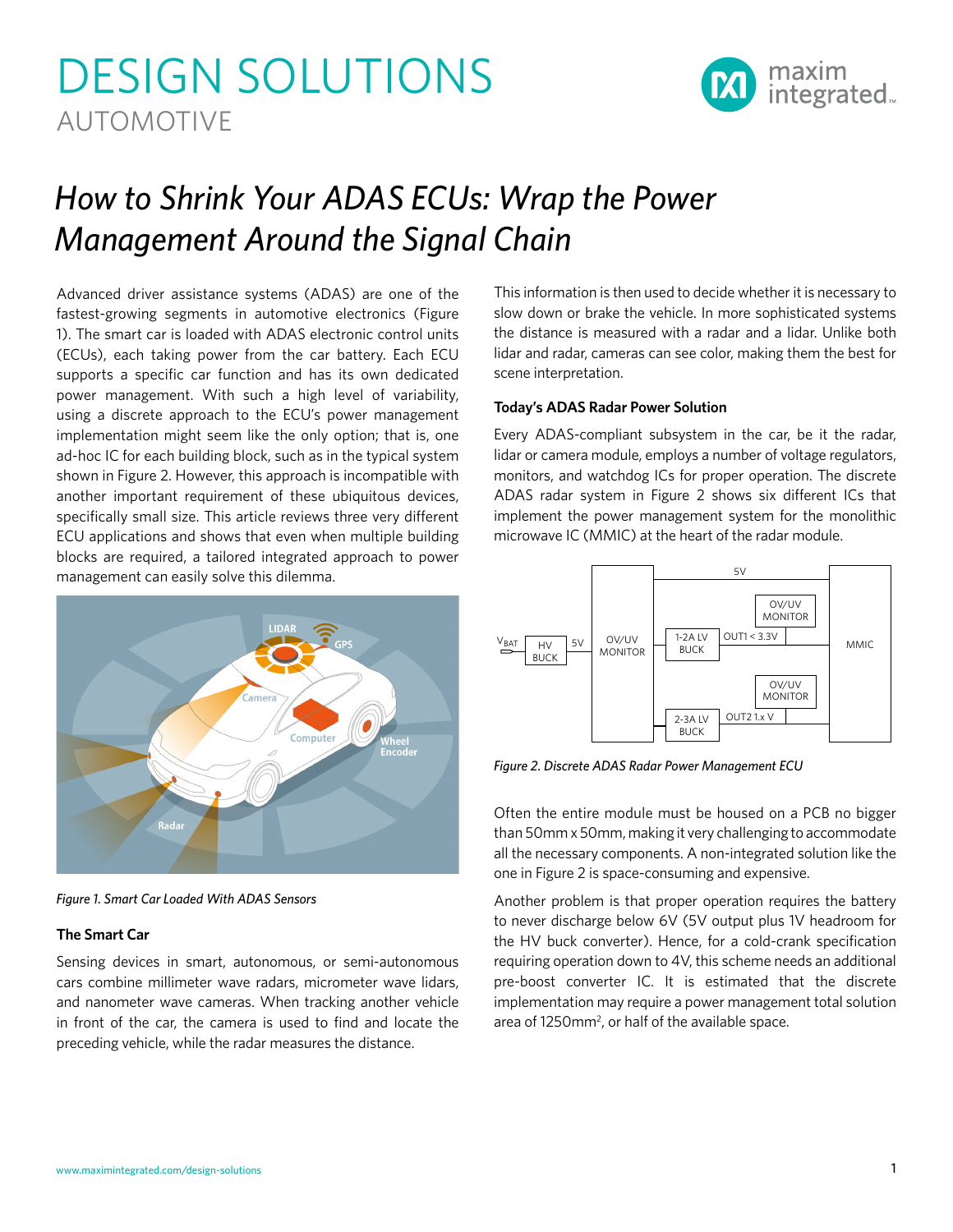On the other hand, a single power management IC would subject all the blocks to the battery voltage variability. Furthermore, an excessive level of integration may create a monster PMIC that is too big to place in the available niches of the square PCB, where the lion's share of the space is taken up by the signal chain. It is indeed crucial to make the right decision on integration partitioning.

#### **Ideal ADAS Radar Power Solution**

An ideal solution should operate with an input voltage at the lowest battery voltage while withstanding load "dump." Figure 3 shows six chips in Figure 2 that are reduced down to two. The high-voltage (HV) buck converter withstands the load dump and takes the battery voltage down to 3.3V, allowing for coldcrank operation near its output (well below 6V). A high-density, low-voltage PMIC integrates the backend voltage regulators. With this partitioning, the required area can be conveniently split into two chunks, one for the front-end buck converter (HV BUCK) and one for the PMIC, making it easy to "wrap" the power management solution around the signal chain circuitry.



#### *Figure 3. ADAS Radar PMIC*

A small PMIC that fits this type of ADAS radar application is the [MAX20014](http://www.maximintegrated.com/en/products/MAX20014), which provides three high-efficiency, lowvoltage DC-DC converter outputs. VOUT1 boosts the input supply up to 8.5V at up to 500mA, while two synchronous step-down converters operate from a 3.0V to 5.5V input voltage range and provide a 0.8V to 3.8V output voltage range up to 3A.

A front-end buck converter (HV BUCK), such as the [MAX20075](http://www.maximintegrated.com/en/products/MAX20075)  (600mA/1.2A), interfaces with the battery. A 2.5A version of that device (MAX20077) is also available.

In this implementation, the ADAS radar power management total solution area is estimated to be 750mm<sup>2</sup> or about 1/3rd of the available area (vs. half for the non-integrated solution). Additional pin-compatible versions of the IC can support different system requirements.

#### **Ideal ADAS Camera Power Solution**

The previous partitioning solution can be replicated for an automotive camera ECU. Figure 4 shows the PMIC inside the ECU, comprised only of an 8.5V boost converter and a 1.8V buck converter. The 1.8V rail powers the microprocessor. The 8.5V rail is routed through coaxial cables to power the remote cameras.



*Figure 4. Power PMIC Inside the Camera ECU*

A PMIC tailored for ADAS camera ECU applications is the [MAX20414](http://www.maximintegrated.com/en/products/MAX20414), which integrates one sync boost and one stepdown converter. The total solution area (PMIC + HV BUCK) is estimated to be about 550mm<sup>2</sup>.

# **Ideal Instrument Cluster ECU Power Solution**

The instrument cluster MCU processes the information displayed by the dashboard instrumentation. In Figure 5, the SoC microcontroller needs two power sources, 1.1V to power its core and 1.8V for the periphery. Here, a dual-buck PMIC like the [MAX20416](http://www.maximintegrated.com/en/products/MAX20416), which has a dual-output, low-voltage step-down converter, fits the ADAS microprocessor core and periphery power-supply application. The total solution area (PMIC and HV BUCK) is estimated to be about 560mm<sup>2</sup>.



#### *Figure 5. Instrument Cluster PMIC*

In each case, the level of PMIC integration needed to fit the solution into a small available space (along with a load-dump tolerant, high-voltage front-end buck converter) is achieved with a tailored approach. This leads to better efficiency in terms of cost as well as PCB area.